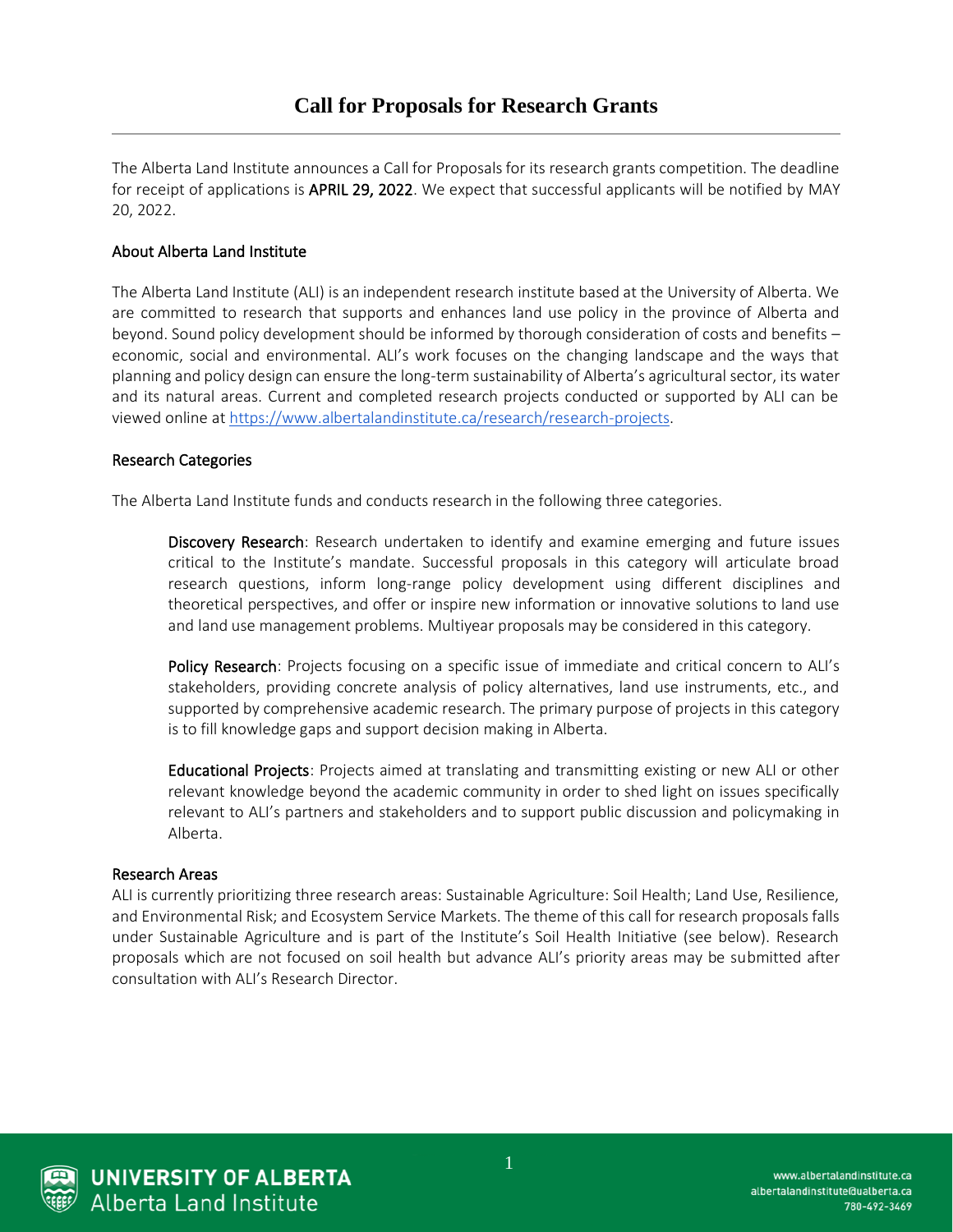## Selection Process

Applications will be pre-screened by ALI staff and reviewed by a Research Advisory Committee. Upon the recommendations of the Research Advisory Committee, the Research Director will make the final decision on the awards. All prospective applicants are invited to contact ALI's Research Director, Eran Kaplinsky, by email at [eran.kaplinsky@ualberta.ca](mailto:eran.kaplinsky@ualberta.ca) in order to discuss the suitability and scope of the proposal prior to formal submission.

## Requirements

Applicants must submit a completed application form along with a Tri-Agencies personal data form for themselves and for each Co-Investigator. Application forms, guidelines, and additional information are available at[: https://www.albertalandinstitute.ca/research/call-for-proposals.](https://www.albertalandinstitute.ca/research/call-for-proposals) Please review the guidelines carefully before completing the application form. Applicants must submit one PDF file containing all required information and documentation on or before the deadline to[: albertalandinstitute@ualberta.ca](mailto:albertalandinstitute@ualberta.ca)

The following must be submitted within two months of project completion (i.e., by August 30, 2023 for one-year projects) for publication on the ALI website:

- $\bullet$  A Final Report describing the research methodology, findings, and conclusions, as well as  $-$  and in a substantive manner – the policy issue that the research addresses and the implications of the report for policy and/or practice. The Research Director may set out other reporting requirements.
- A short (2–4 pages), non-technical summary of the final report.

Subsequent applications will only be considered if satisfactory final or interim progress reports of all previous and existing ALI grants have been fulfilled prior to the new application.

Any published work that is derivative of the research supported by the grant must acknowledge the financial support received from the Institute. ALI must be provided with a copy of any publications.

Please refer to the attached Grant Guidelines and Application for further information on the application process.

## Contact

Inquiries regarding the nature of the project can be made by email to eran.kaplinsky@ualberta. All other inquiries may be addressed to: [albertalandinstitute@ualberta.ca](mailto:albertalandinstitute@ualberta.ca) Please clearly indicate the nature of your email in the subject line.



**UNIVERSITY OF ALBERTA Alberta Land Institute**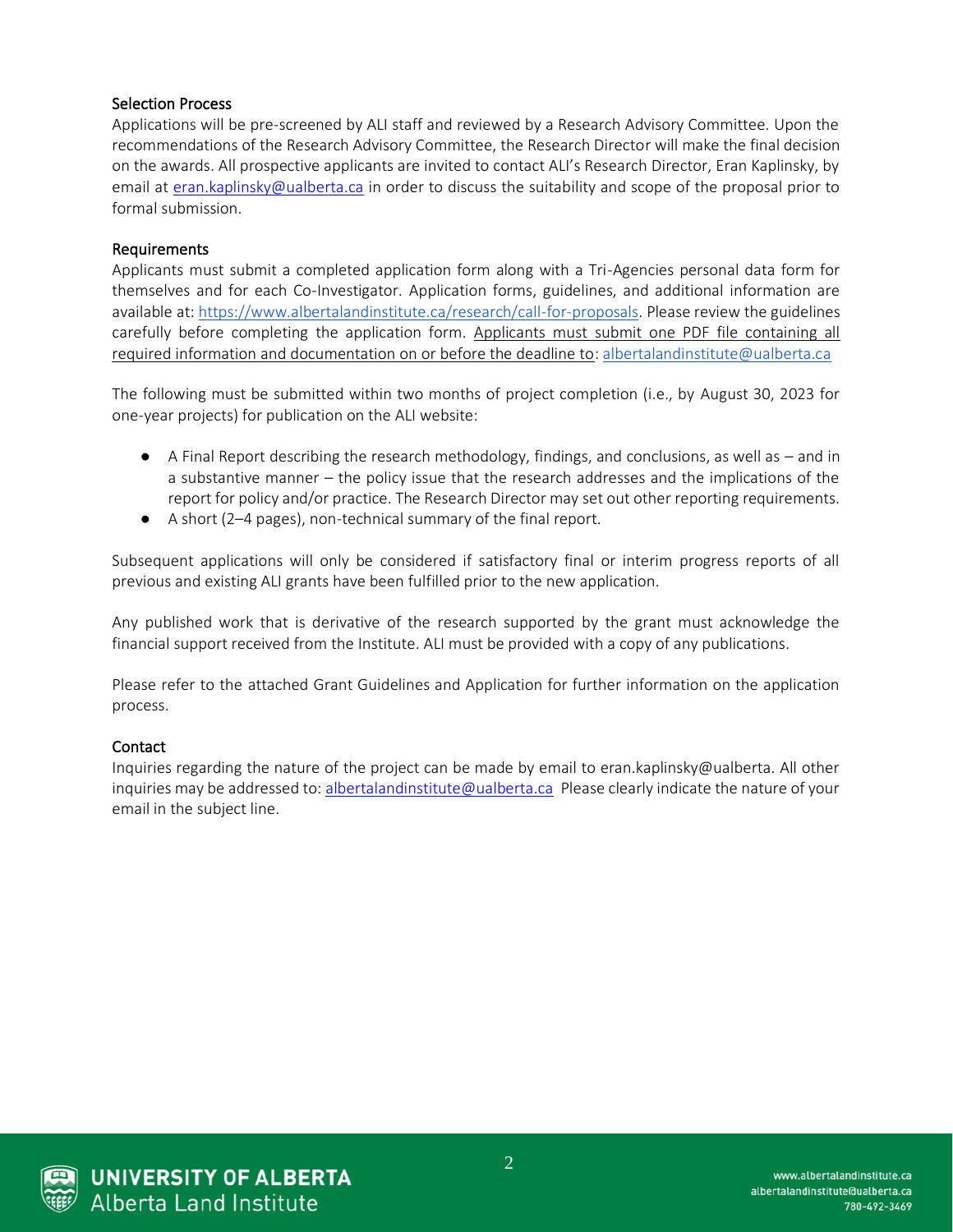# 2022 CALL FOR PROPOSALS

The Alberta Land Institute is accepting for consideration research proposals in the Sustainable Agriculture research area, specifically focused on our Soil Health Initiative. Through this research initiative, ALI aims to strengthen public policy and improve producer and other land user practices in the area of soil health. ALI is particularly interested in proposals that will explore the ways in which regulatory and economic policy promotes or hinders soil health and sustainable agriculture.

Prospective applicants are strongly encouraged to discuss their proposals with ALI before submitting a formal application.

#### 1. Sustainable Agriculture: Soil Health Initiative

Albertans feel a strong tie to the land, and the province is fortunate to have an abundance of agricultural lands. However, the health of Alberta's soil is at risk due to climate change, rapidly growing urban and periurban areas, and a continual push for economic growth.<sup>1</sup> Alberta's resilience in the face of these threats is directly related to the quality of our soil. The loss and degradation of productive soils jeopardizes the value of agricultural land and Alberta's food security for future generations.<sup>2</sup> Maintaining sustainable and healthy soil is also important for carbon sequestration and biodiversity.<sup>3</sup> Recognizing that soil is a non-renewable resource on anthropogenic time scales is imperative when managing agricultural and natural lands.<sup>4</sup> Thus, the concept of soil health has emerged as a holistic framework to assess and manage the agronomic and environmental functions of soil.<sup>5</sup>

Sustainable management of agricultural soil is particularly important for Alberta; not only is the agriculture sector vital for provincial economic well-being, accounting for 1.2% of Alberta's Gross Domestic Product<sup>6</sup>, agriculture also serves as a source of identity for producers and communities<sup>7</sup>. The management of soil is complex, as it is a private resource but its degradation and loss are a cost to society.<sup>8</sup> Policy tools can encourage the adoption of beneficial management practices for soil health.<sup>9</sup> In Alberta, particular concern exists about the contamination and degradation of agricultural soils.<sup>10</sup> Further, although it has slowed since its peak in 1984-1992, agricultural land conversion continues at a concerning rate, and the resulting

<sup>2</sup> Alberta, Alberta Agriculture and Forestry, *Food Security in the Context of Agricultural Land Loss in Alberta: A Policy Research Document* (Edmonton: Government of Alberta, 2017)[. https://open.alberta.ca/dataset/7fefa49b-a668-457a-8996-](https://open.alberta.ca/dataset/7fefa49b-a668-457a-8996-7ca567f02685/resource/65b162c7-5b9e-4d61-b9f4-f483f9e0b574/download/food-security-ab-ag-land-loss.pdf) [7ca567f02685/resource/65b162c7-5b9e-4d61-b9f4-f483f9e0b574/download/food-security-ab-ag-land-loss.pdf.](https://open.alberta.ca/dataset/7fefa49b-a668-457a-8996-7ca567f02685/resource/65b162c7-5b9e-4d61-b9f4-f483f9e0b574/download/food-security-ab-ag-land-loss.pdf)

<sup>&</sup>lt;sup>9</sup> Groupe AGÉCO, "The Power of Soil: An Assessment of Best Approaches to Improving Agricultural Soil Health in Canada" (December 2020). [https://www.equiterre.org/sites/fichiers/finalagecoreport.pdf.](https://www.equiterre.org/sites/fichiers/finalagecoreport.pdf) <sup>10</sup> *Ibid*.



<sup>1</sup> Alberta Land Institute, "Breaking Down Silos: Advancing the Soil Health Research Agenda" (22 January 2019).

 $3$  Eric C. Brevik et al, "Connecting the public with soil to improve human health: Connect public with soil to improve human health" (2019) 70:4 Eur J Soil Sci 898–910.

<sup>4</sup> Ronald Vargas Rojas et al, "Healthy soils: a prerequisite for sustainable food security" (2016) 75:3 Environ Earth Sci 180, s12665-015-5099–7.

<sup>5</sup> Rattan Lal, "Soil Health and Climate Change: An Overview" in Bhupinder Pal Singh, Annette L. Cowie & K. Yin Chan, eds, *Soil Health and Climate Change* (Berlin: Springer-Verlag Berlin Heidelberg, 2011) 3.

<sup>6</sup> Alberta, "Agriculture: Industries in Alberta," online: *Government of Alberta*[. https://alis.alberta.ca/occinfo/industry](https://alis.alberta.ca/occinfo/industry-profiles/agriculture)[profiles/agriculture.](https://alis.alberta.ca/occinfo/industry-profiles/agriculture)

<sup>7</sup> Brenda Heelan Powell, "Agricultural Lands: Law and Policy in Alberta" (2019) at 110, online (pdf): *Environmental Law Centre.*  [https://aref.ab.ca/wp-content/uploads/2020/01/Agricultural-Lands-Law-and-Policy-in-Alberta-November-2019.pdf.](https://aref.ab.ca/wp-content/uploads/2020/01/Agricultural-Lands-Law-and-Policy-in-Alberta-November-2019.pdf) 8 *Supra* note 1.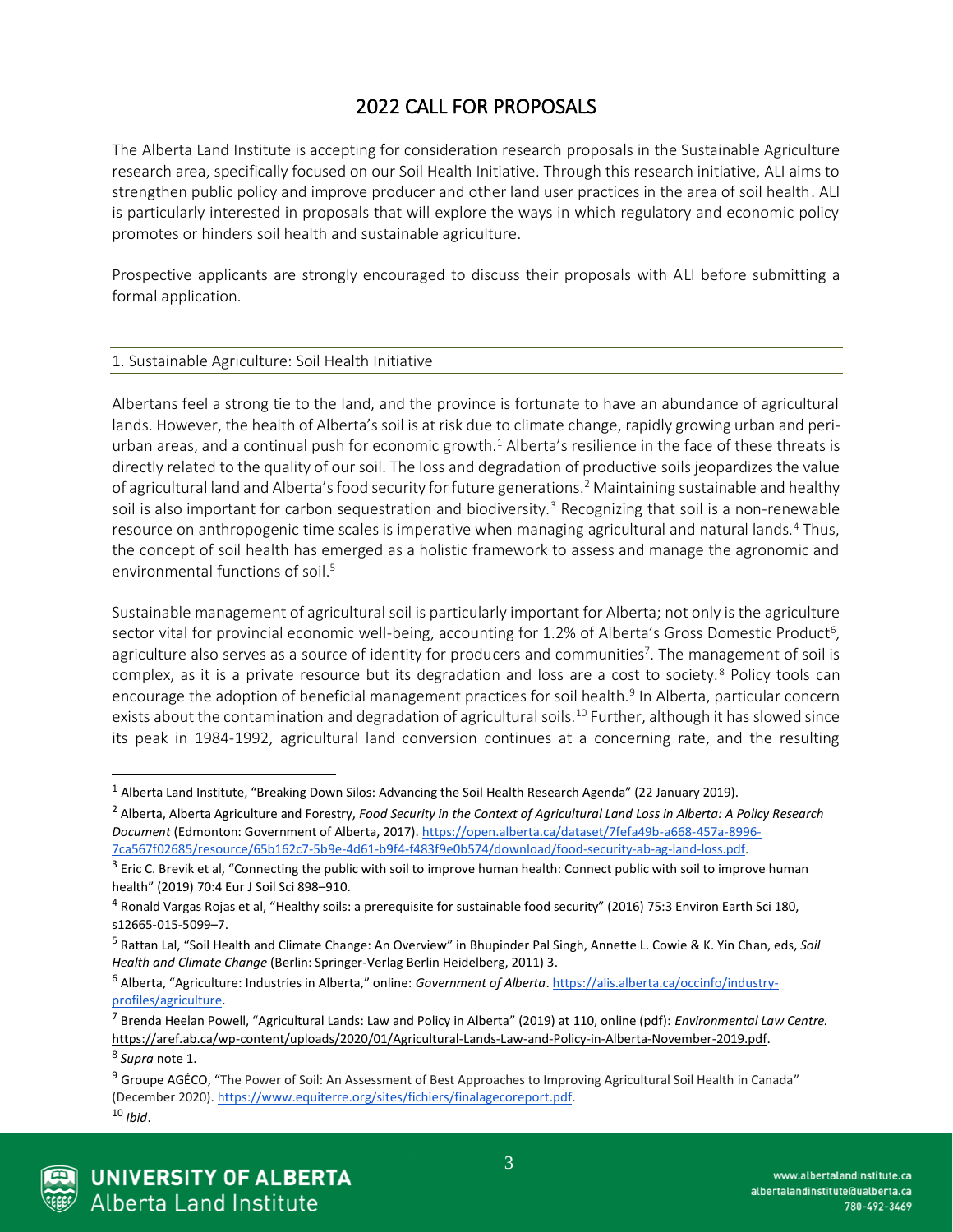fragmented agricultural land is particularly vulnerable to conversion pressures. $^{11}$ 

ALI is seeking proposals for research that can assist decision-makers in enhancing stewardship efforts, increasing understanding of social and economic barriers to improving soil health, and improving environmental and policy outcomes for soil health. Key gaps identified in the literature and at ALI's workshop entitled "Breaking Down Silos: Advancing the Soil Health Research Agenda", include soil health information and education, regulation and policy, and funding and incentives.

## Research Questions and Gaps

ALI, with input from its stakeholders, has identified several research gaps in the area of soil health. Below is a non-exclusive list of questions of current interest.

## Policy & Regulation

- What are the intended and unintended consequences of policies and regulations currently in force on soil health and, more broadly, on the environment and agriculture? How are these programs and policies evaluated? Is soil health a useful concept for other industries and sectors (e.g., reclamation, forestry, municipal)?
- What are the most effective roles for each level of government in protecting soil health?
- In Alberta, could local Agricultural Service Boards and the Agricultural Fieldmen they employ play a more effective role in promoting soil health?
- What lessons can be learned from soil health and sustainable agriculture initiatives or institutions in other jurisdictions?

## Adoption, Barriers, & Incentives

- What are the economic impacts of current soil health policies, regulations, and best management practices at the farm level? What incentives do they create for adoption and retention?
- What are the costs of soil degradation including productivity, operating and equipment, and offfarm environmental systems?
- What are the economic impacts of policies on both private and public benefits? How can we incorporate on and off-farm, public and private benefits in economic analysis?
- What type of economic information or analysis is useful for producers to inform their decisions around practice change? Is this information similar across all regions, climates, and production systems? What economic information is useful for policy makers?
- Approximately 40% of agricultural land in Canada is held by lease, and that figure is growing.<sup>12</sup> What are considerations for protection of soil health on rented land? How can tenant producers be incentivized to manage soil health?

<sup>12</sup> Statistics Canada. "Number and area of farms and farmland area by tenure, historical data" online: *Statistics Canada*. https://doi.org/10.25318/3210015201-eng.



<sup>11</sup> Stan, Kayla Dawne & Arturo Sanchez-Azofeifa, "The Edmonton-Calgary corridor: Simulating future land cover change under potential government intervention" (2017) 63 Land Use Policy 356–368.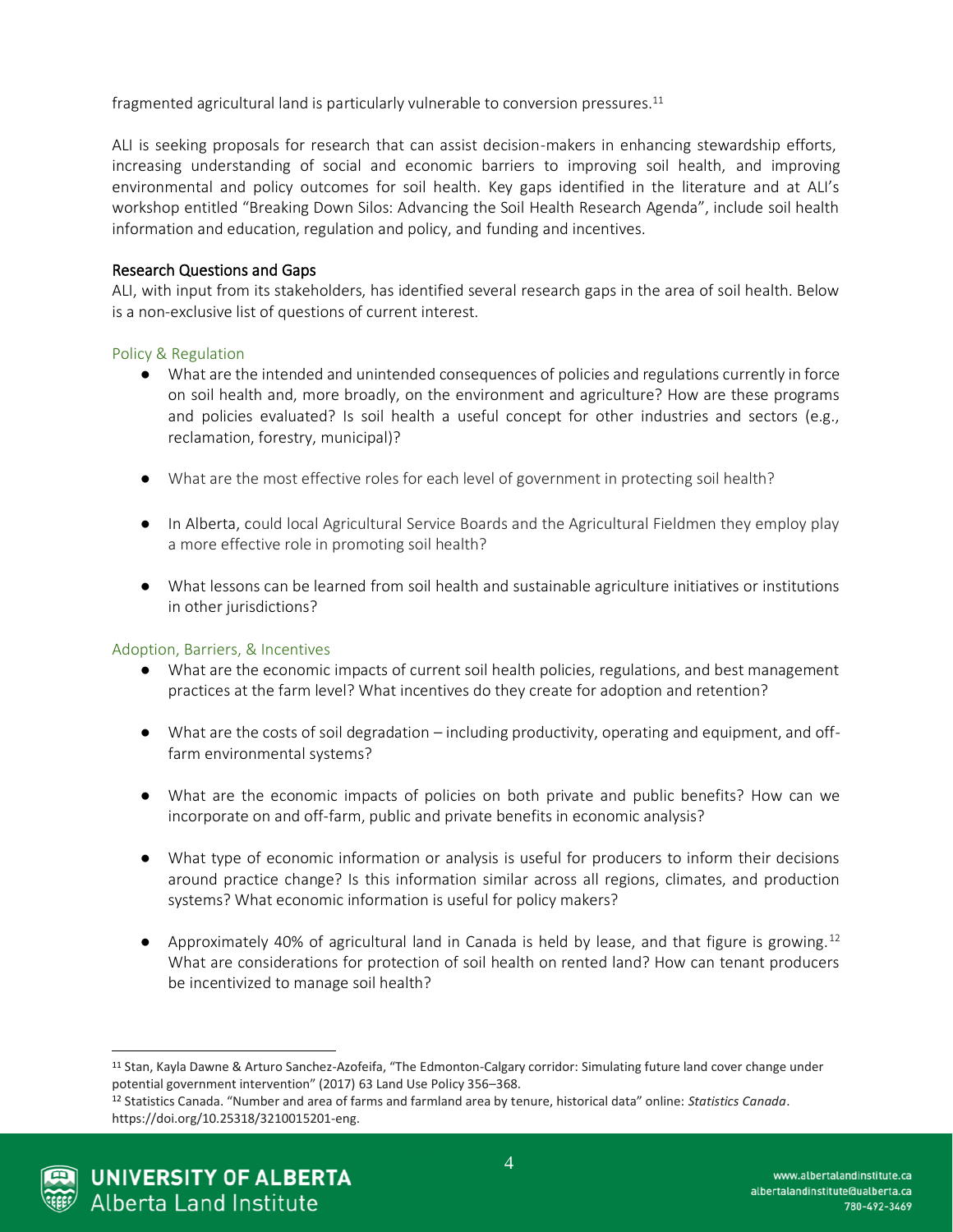- The current economic climate for producers can make it challenging to break out of existing production cycles and attempt new, more sustainable methods. What barriers exist for producers to adopt soil health practices? Are there tax or insurance barriers that could disincentivize practice change? Are barriers to adoption similar for all types of soil health practices? What is the relative importance of various motivators (economic, social, ecological, technological) for behaviour change and adoption of best management practices at the farm level? What incentives exist for producers to adopt soil health practices and modify their production behaviours? What mechanisms are there to support producers to transition to different practices?
- Consumers and supply chains are more aware of the environmental impacts of food choices. Large agri-food processors are demanding additional certifications and proof of sustainable practices. How does soil health factor into sustainability certification? How do Alberta's and/or other province's current soil bylaws, policies, best management practices, and programs like the Environmental Farm Plan match emerging company and consumer demands and sustainability certification requirements?

## Soil Health Data and Knowledge Mobilization

- Current definitions of soil health that lack benchmarks, data, and defined indicators are difficult to incorporate into actionable policy frameworks. What are the impacts of these deficiencies on policy creation? What metrics and data are most important for soil health policy and economic analyses?
- $\bullet$  Available data and scientific information are not being fully adopted or utilized by producers.<sup>13</sup> How do we educate producers and empower them to use available data, mapping, and resources for soil health?
- Challenges exist for producers as available data is inaccessible or is of insufficient resolution to be useful at the farm level. How does the available soil health data and access to that data match the needs of producers? How could resolving gaps in data aid producers in making informed decisions related to soil health?
- Inadequate access to information and a lack of confidence on how to translate general practices into the on-farm context are cited as significant barriers to practice adoption. How are research and knowledge currently being disseminated to producers? Are there better ways to engage with producers? How have education and extension approaches changed over time, and what are potential models for coordinated extension delivery at a provincial or national scale?
- How can soil stewardship efforts be better aligned? What structure or approach could be useful for improving coordination and providing strategic direction for soil health efforts, provincially or across the country?
- Many producers may not be explicitly aware of legislation or regulations, instead relying on plain language fact sheets or other extension materials.<sup>14</sup> How can we ensure that standards and requirements in legislation are adequately translated into information that producers can access and use?



<sup>13</sup> *Ibid*.

<sup>14</sup> Alberta, 2018 Environmentally Sustainable Agriculture Tracking Survey, *Report by Kynetec Canada* (2018), online: Government of Alberta[. https://open.alberta.ca/dataset/4eb85c95-c8de-40c3-ace5-7acc129ff663/resource/db7a2ef7-8ed8-](https://open.alberta.ca/dataset/4eb85c95-c8de-40c3-ace5-7acc129ff663/resource/db7a2ef7-8ed8-4303-a1da-4717127ee0af/download/2018-environmentally-sustainable-agriculture-tracking-survey-052018.pdf) [4303-a1da-4717127ee0af/download/2018-environmentally-sustainable-agriculture-tracking-survey-052018.pdf.](https://open.alberta.ca/dataset/4eb85c95-c8de-40c3-ace5-7acc129ff663/resource/db7a2ef7-8ed8-4303-a1da-4717127ee0af/download/2018-environmentally-sustainable-agriculture-tracking-survey-052018.pdf)